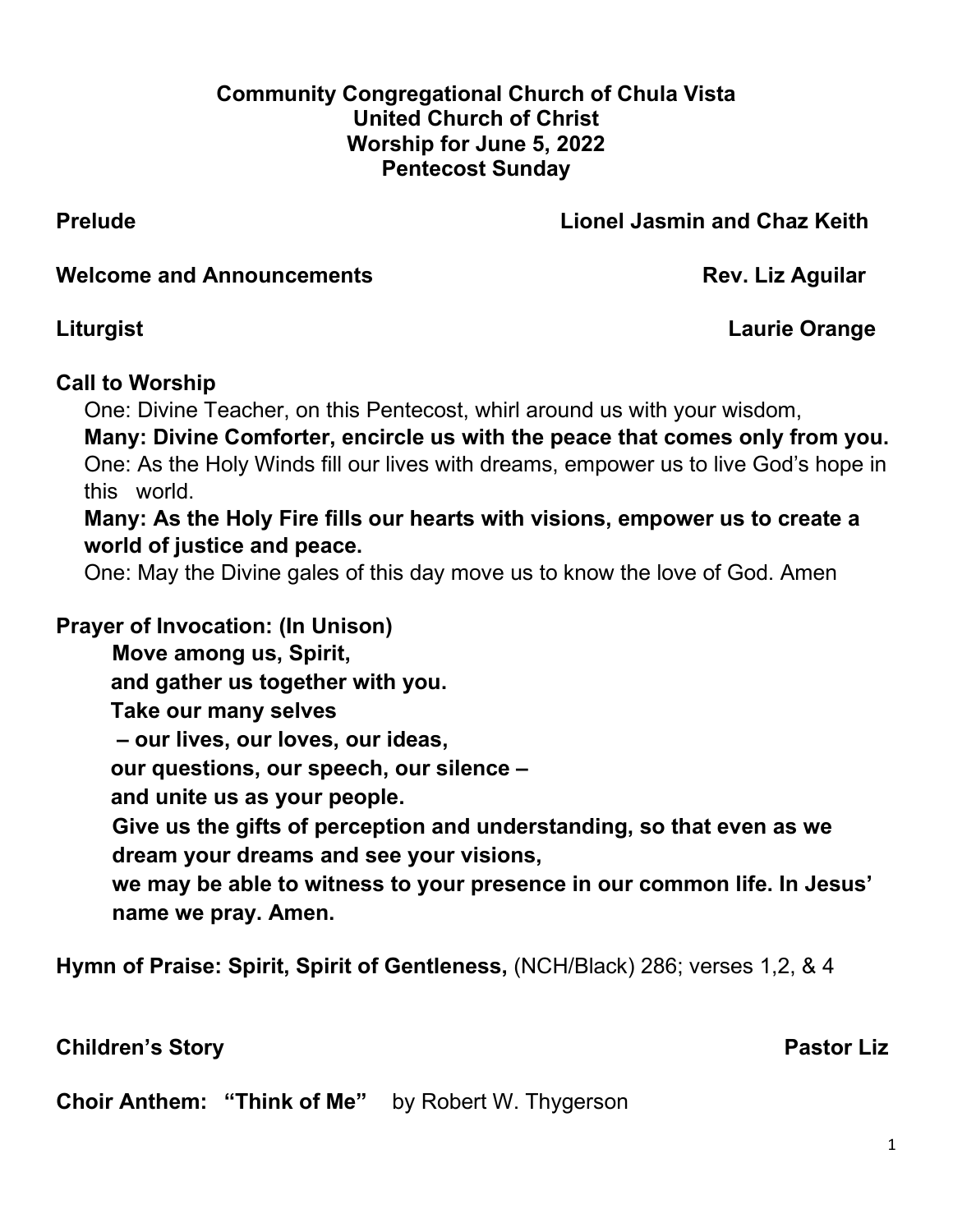# **Scripture Reading: Acts 2: 1-21; Romans 8:14-17 (NRSV)**

When the day of Pentecost had come, they were all together in one place. **<sup>2</sup>**And suddenly from heaven there came a sound like the rush of a violent wind, and it filled the entire house where they were sitting. **<sup>3</sup>**Divided tongues, as of fire, appeared among them, and a tongue rested on each of them. **<sup>4</sup>**All of them were filled with the Holy Spirit and began to speak in other languages, as the Spirit gave them ability.

**<sup>5</sup>**Now there were devout Jews from every people under heaven living in Jerusalem. **<sup>6</sup>**And at this sound the crowd gathered and was bewildered, because each one heard them speaking in the native language of each. **<sup>7</sup>**Amazed and astonished, they asked, "Are not all these who are speaking Galileans? **<sup>8</sup>**And how is it that we hear, each of us, in our own native language? **<sup>9</sup>**Parthians, Medes, Elamites, and residents of Mesopotamia, Judea and Cappadocia, Pontus and Asia, **<sup>10</sup>** Phrygia and Pamphylia, Egypt and the parts of Libya belonging to Cyrene, and visitors from Rome, both Jews and proselytes, **<sup>11</sup>** Cretans and Arabs—in our own languages we hear them speaking about

God's deeds of power." **<sup>12</sup>** All were amazed and perplexed, saying to one another, "What does this mean?" **<sup>13</sup>** But others sneered and said, "They are filled with new wine."

**<sup>14</sup>** But Peter, standing with the eleven, raised his voice and addressed them, "Fellow Jews and all who live in Jerusalem, let this be known to you, and listen to what I say. **<sup>15</sup>** Indeed, these are not drunk, as you suppose, for it is only nine o'clock in the morning. **<sup>16</sup>** No, this is what was spoken through the prophet Joel:

**<sup>17</sup>** 'In the last days it will be, God declares, that I will pour out my Spirit upon all flesh, and your sons and your daughters shall prophesy, and your young men shall see visions, and your old men shall dream dreams. **<sup>18</sup>** Even upon my slaves, both men and women, in those days I will pour out my Spirit, and they shall prophesy. **<sup>19</sup>** And I will show portents in the heaven above and signs on the earth below, blood, and fire, and smoky mist.

**<sup>20</sup>** The sun shall be turned to darkness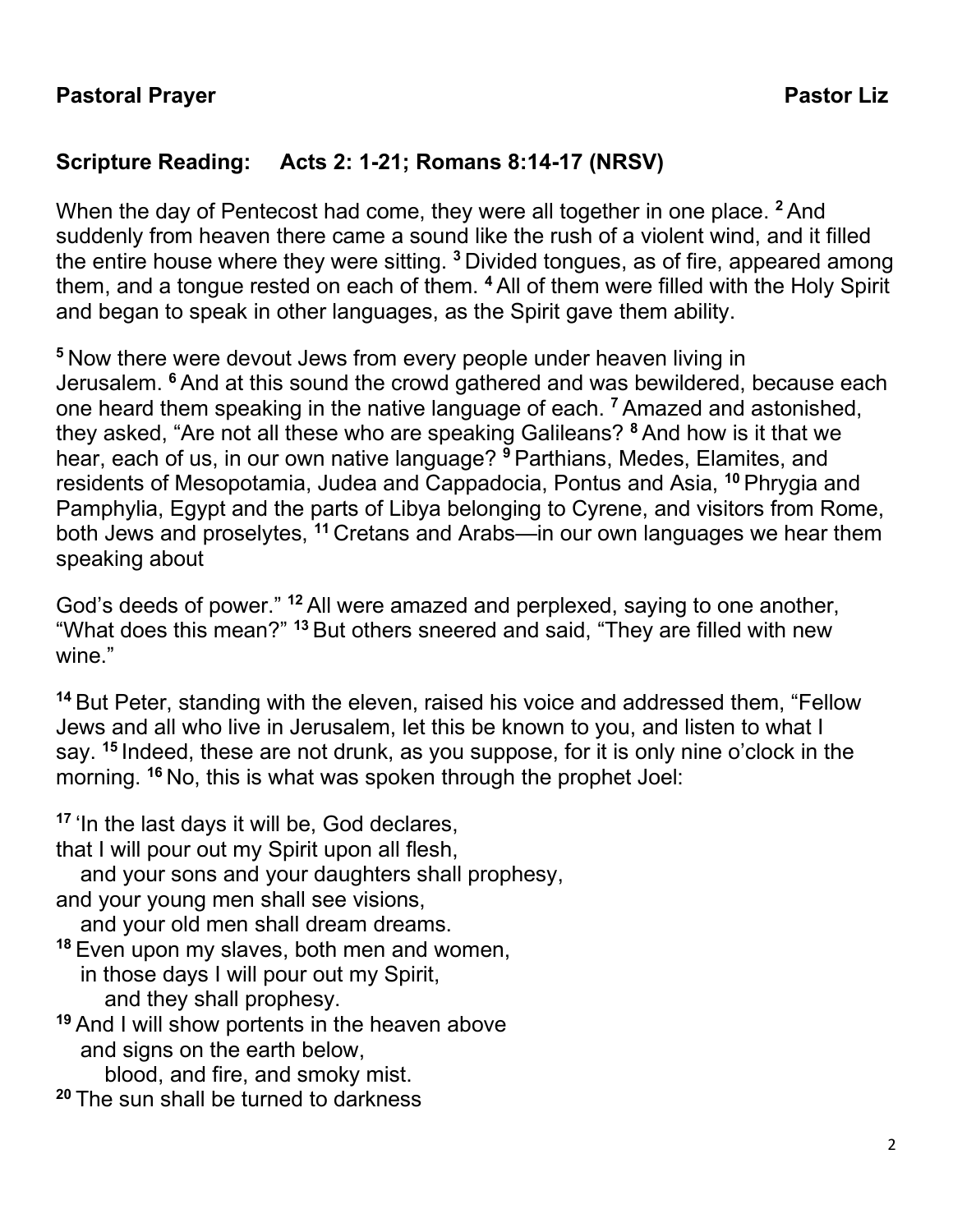and the moon to blood, before the coming of the Lord's great and glorious day. **<sup>21</sup>** Then everyone who calls on the name of the Lord shall be saved.'

#### **Communion Meditation Account Communion Meditation Account Communion Pastor Liz**

**Communion Hymn: Spirit of the Living God, (Red) 155 (Sung twice)** 

# **Holy Communion**

#### **Invitation to Communion**

Pastor: Come to this table Where bread and cup are transformed by the Spirit of God Into a meal of love and grace A supper of visions and dreams A table where all souls are welcome.

## **Communion Prayer (In Unison)**

**Loving God we ask that you bless these elements we are about to share and partake. Fill us with your Holy Spirit as we participate in this sacred moment. Bless us so that we may never tire of doing your good work with integrity and with love for your world. May we remain in communion with you and with your Church. Amen.** 

**Words of Institution**

**Lord's Prayer (debts)**

**Sharing of Communion Elements**

## **Prayer of Thanksgiving (In Unison)**

**Spirit of God, who fed the multitudes, provided the manna in the wilderness, and blessed the elements, we give great thanks for the meal eaten and the company surrounding us. Inspire us as we move forward this day and encourage us to transform our dreams into reality. Amen.**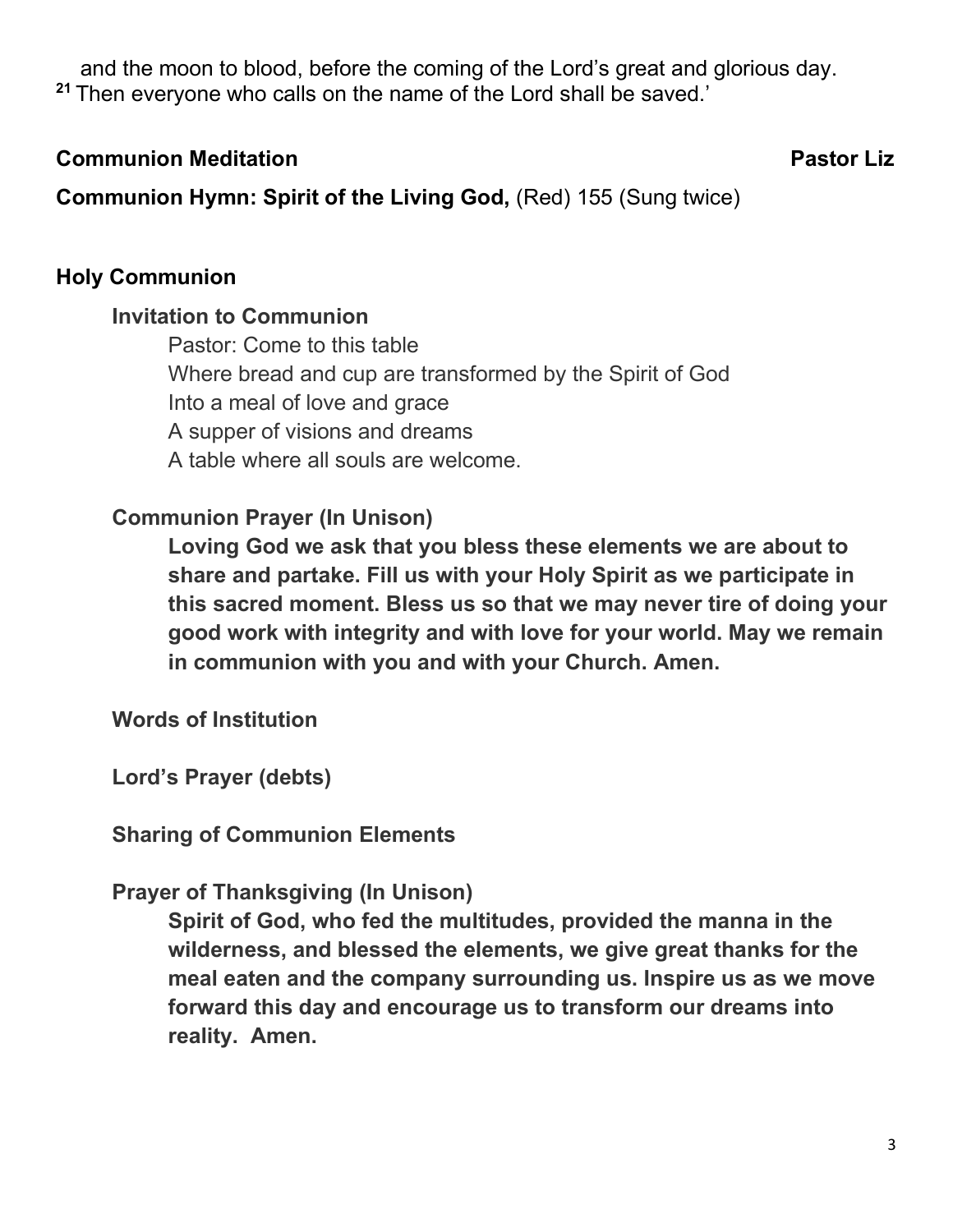**OFFERTORY**

**Call to Offering Call to Offering Call to Defect of Laurie Orange** 

**Special Music Echo Stafford** 

**Doxology**

*Praise God from whom all blessings flow. Praise Him all creatures here below. Praise Him above ye heavenly host; Praise Father, Son, and Holy Ghost. Amen.* 

**Prayer of Dedication: (In Unison) Thank you God for giving us the opportunity to partner with you through our gifts of tithes, offerings and gifts. May they be used to help further your kingdom. Through Jesus name we pray, Amen.** 

**Closing Hymn: "In Christ There is No East or West**" (NCH/Black) 395; verses 1,2, & 4

**Benediction Benediction Rev.** Liz Aguilar

**Postlude Lionel Jasmin and Chaz Keith**